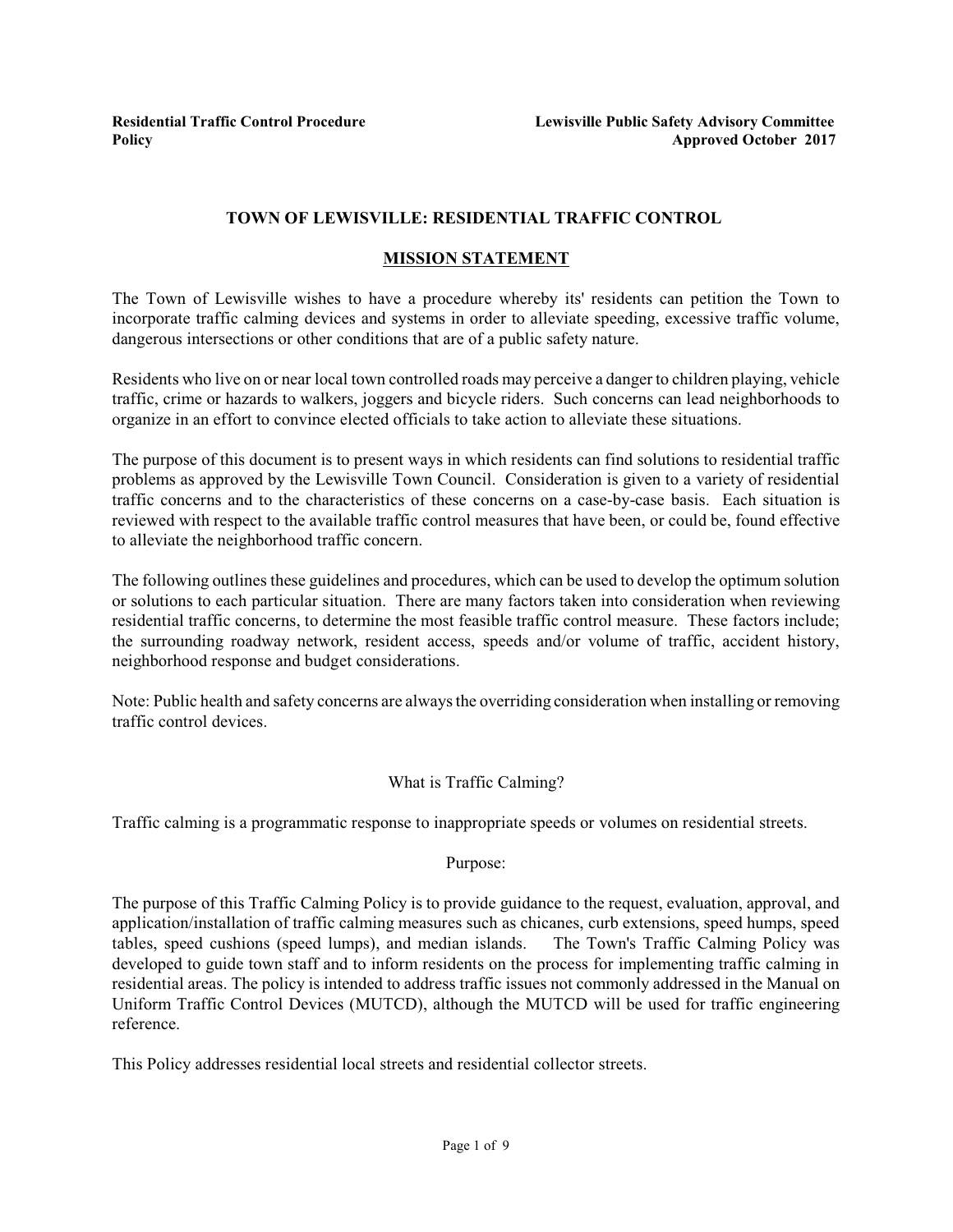Definitions:

Average Annual Daily Traffic (AADT): The actual traffic volume passing a point in both directions on an average day (24-hours) and measured during a period of less than one year.

Chicane: Chicanes are concrete islands that offset traffic, and create a horizontal diversion of traffic used to reduce the speed of vehicular traffic on local streets. Often they are combined with curb extensions to exaggerate the vehicle movements.

Curb Extension: Curb extensions alternatively called chokers or bulb-outs, extend the sidewalk or curb line out into the parking lane, which reduces the effective street width and creates a pinch point along the street. They can be created by bringing both curbs in, or by more dramatically widening one side at a midblock location.

85th Percentile Speed: The 85th percentile speed is the speed exceeded by the fastest 15% of vehicles.

Local Residential Street: A local residential street is one that connects individual driveways to the roadway network. Often these streets contain subdivision type characteristics, contain cul-de-sacs, and are unstriped with curb and gutter.

Local ResidentialCollector: A residential collectorstreet is one that connects individual driveways and local residential streets to connector roadways. Often these streets are striped, contain sidewalks, have a good alignment, and are of higher speed than local residential streets.

MUTCD: Manual on Uniform Traffic Control Devices. This is a nationally published standard that governs the use of all public street signs and pavement markings.

NCDOT Maintained Street: A street that is maintained by the North Carolina Department of Transportation. The Town cannot approve any Traffic Calming Devices on these streets.

Posted Speed Limit: The speed limit that is ordinanced and posted on a street based on design criteria such as vertical and horizontal sight distances.

Raised Median: Medians are raised islands that separate opposing streams of traffic and limit turning movements. They are typically placed in the center of a roadway, and are separated from the travel lanes by a curb.

Speed Bump: A speed bump is an abrupt bump in a travel way (usually in parking lots), 3-4 inches high and 1-3 feet in length. These devices are not allowed on Town Maintained Streets and not addressed in this Policy.

Speed Cushion: A series of smaller humps (2 or 3, depending on street width) across a street design to slow normal vehicular traffic, but with breaks in the pattern as to allow for the passage of emergency vehicles with a wider wheelbase without hitting a hump. These are sometimes called speed lumps.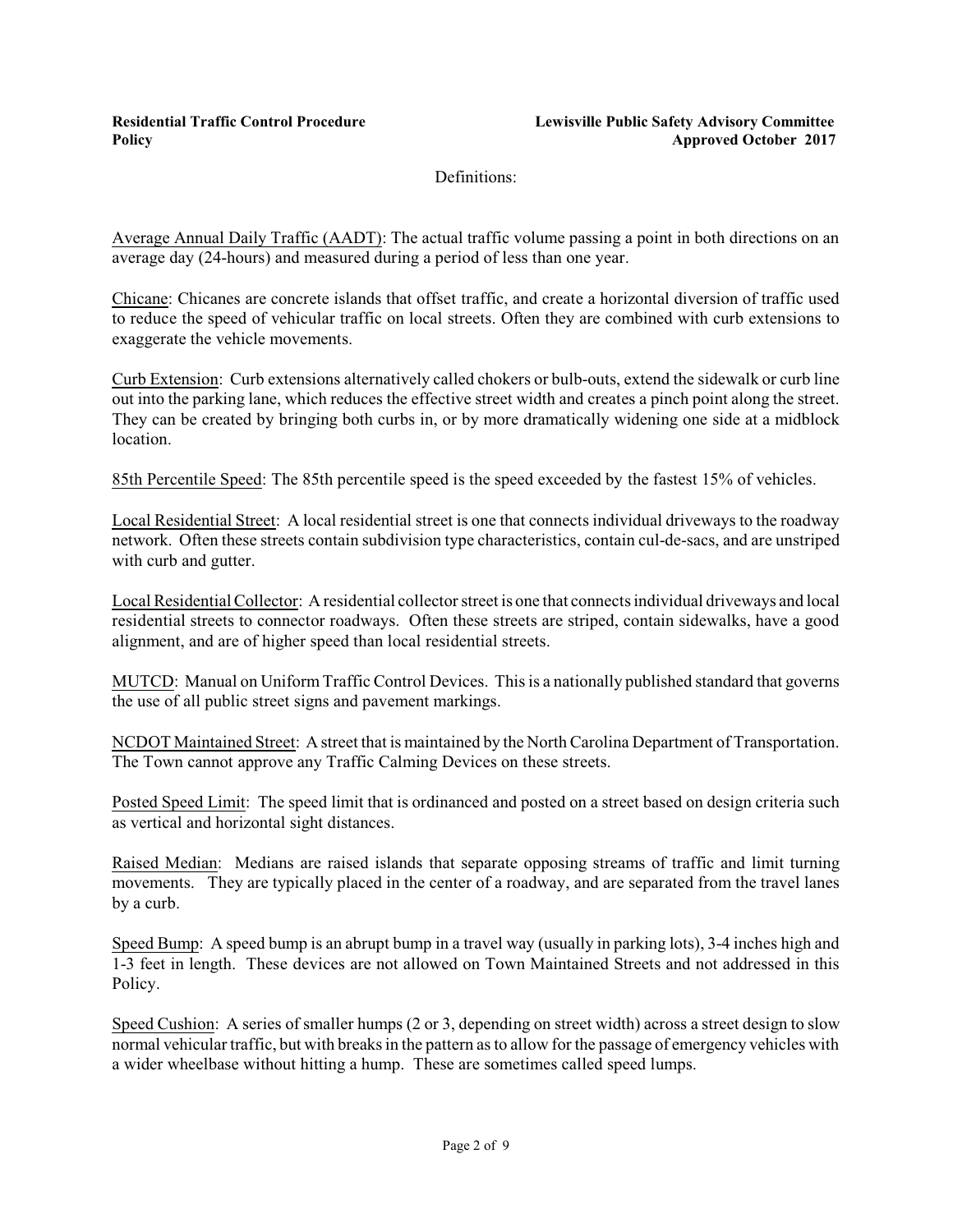Speed Hump: A traffic calming device consisting of a raised hump in the roadway, generally 3 inches high and 12 feet wide, stretching across the entire roadway.

Speed Table: A speed table is a term used to describe a very long and broad speed hump, or a flat-topped speed hump, where sometimes a pedestrian crossing is provided in the flat portion of the speed table.

Town Maintained Street: A street that is currently on the Town's list of streets which it maintains.

Traffic Calming Measure: Measures, such as chicanes, curb extensions, speed humps, speed cushions, or raised medians. Intended to reduce the speed of the motorist and/or prevent or decrease neighborhood cut-through traffic.

# Street Criteria:

In order to be considered for traffic calming measures, the following criteria should be met:

- The Street must be a public street, owned and maintained by the Town.
- The Street shall be classified as a local residential or local residential collector street.
- Collectors, arterials, thoroughfares, NCDOT maintained, or private roads will not be considered for traffic calming measures by the Town.
- The posted speed limit in the vicinity of the traffic calming device shall be 25 mph or less.
- The Street must not exceed 36 feet wide from curb to curb.
- The Street must not be more than two travel lanes wide (two lanes with a common left turn would not qualify).
- The grade of the street shall not exceed 8% for vertical traffic calming measures within 200 feet of the traffic calming device.
- The street must be at least one thousand  $(1,000)$  feet in length.
- The street must have at least 400 AADT and no more than 5,000 AADT.
- The speed of at least 15% of traffic must exceed posted speed limit by 10 mph.
- The Street shall have adequate horizontal and vertical sight distances as determined by the Public Works Director or his/her designee.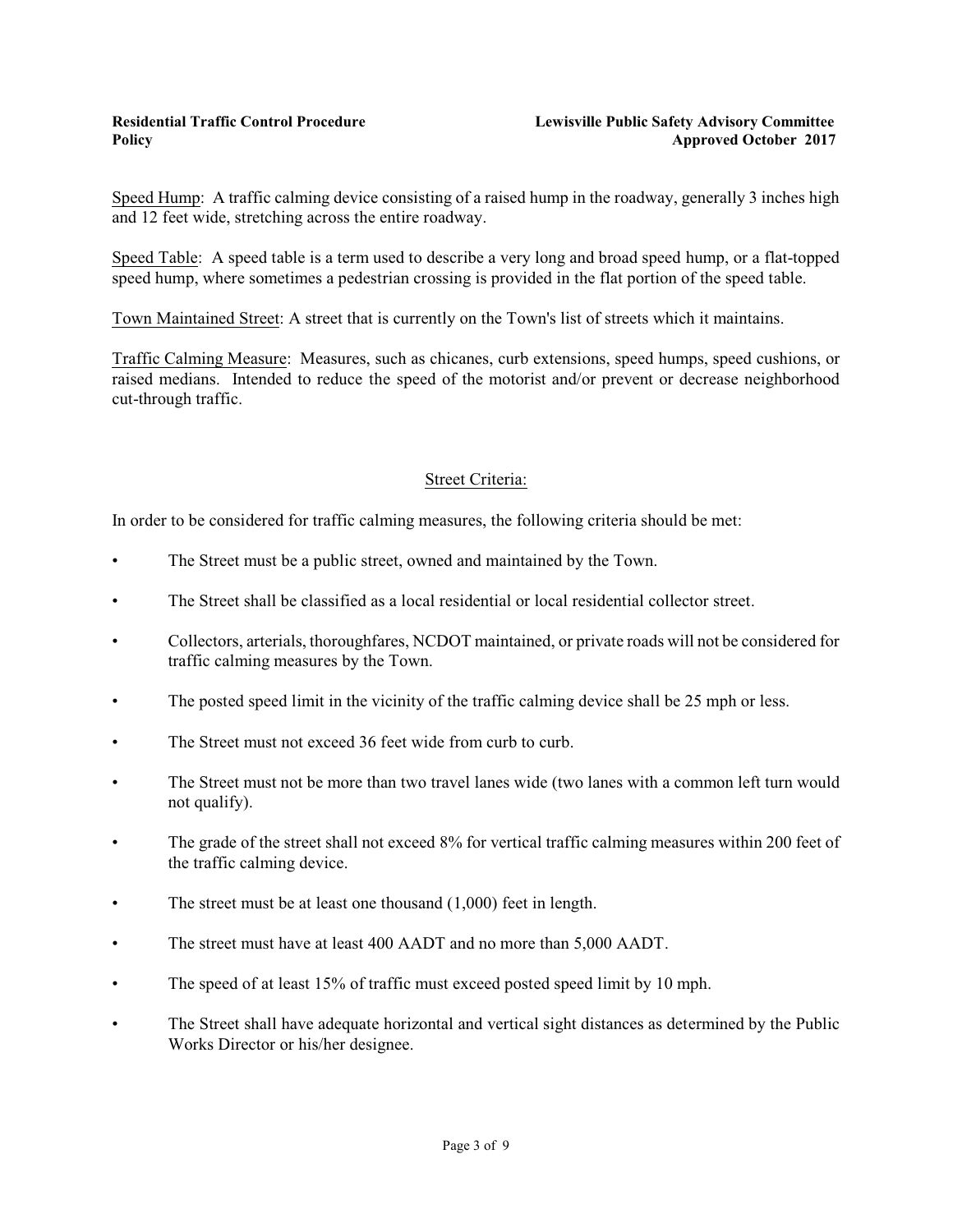### Initial Steps:

Before the Town decides on installing a physical traffic calming device, consideration should be given to low costs non-physical treatments. Non-Physical measures are generally techniques that do not alter the physical path of travel. Non-Physical measures also normally do not require significant construction or alteration of the roadway. These measures typically require low cost materials such as line striping orsigning. Examples of non-physical treatments could include:

Increased Speed Enforcement Radar Trailers Additional or Oversized Signage Pavement Marking Legends High Visibility Crosswalks On-Street Parking Streetscaping Colored Pavements Intermittent Centerline Striping Indented Edgelines Painted Medians or Islands **Rumble Strips or Stripes** Rumble Strips or Stripes Flashing Beacons

Upon evaluation of these non-physical techniques, the Town may still decide to implement physical traffic calming devices.

### General Information

- 1. **What Roads are Covered in this Program?** The control measures provided in this document are specifically designed for neighborhood roads and streets that come under the control of the Town of Lewisville. Roads and streets, which are classified as State controlled or private, are not covered by this document.
- 2. **Defining the Traffic Concern** Upon receiving a request about traffic concerns on a residential street, the Public SafetyCommittee will require staff to perform an investigation. Based on findings from the initial investigation, additional traffic studies may be scheduled. The purpose of these additional studies is to determine if the traffic concern is related to speeding or volume and to quantify the severity of the traffic concern. These studies will indicate whether the traffic concern qualifies for traffic control measures.

# 3. **Who Pays for Control Measures?**

- a. Installation of traffic mediation (traffic calming) devices is considered a street improvement and eligible for special assessments in accordance with North Carolina General Statute § 160A-216(1).
- b. In addition to the canvass requirements stated herein at section 4., a petition for street improvements, in accordance with special assessment statutes of North Carolina General Statutes § 160A Article 10, shall be required for all traffic mediation device installation projects estimated to cost more than \$1,000 (one thousand dollars).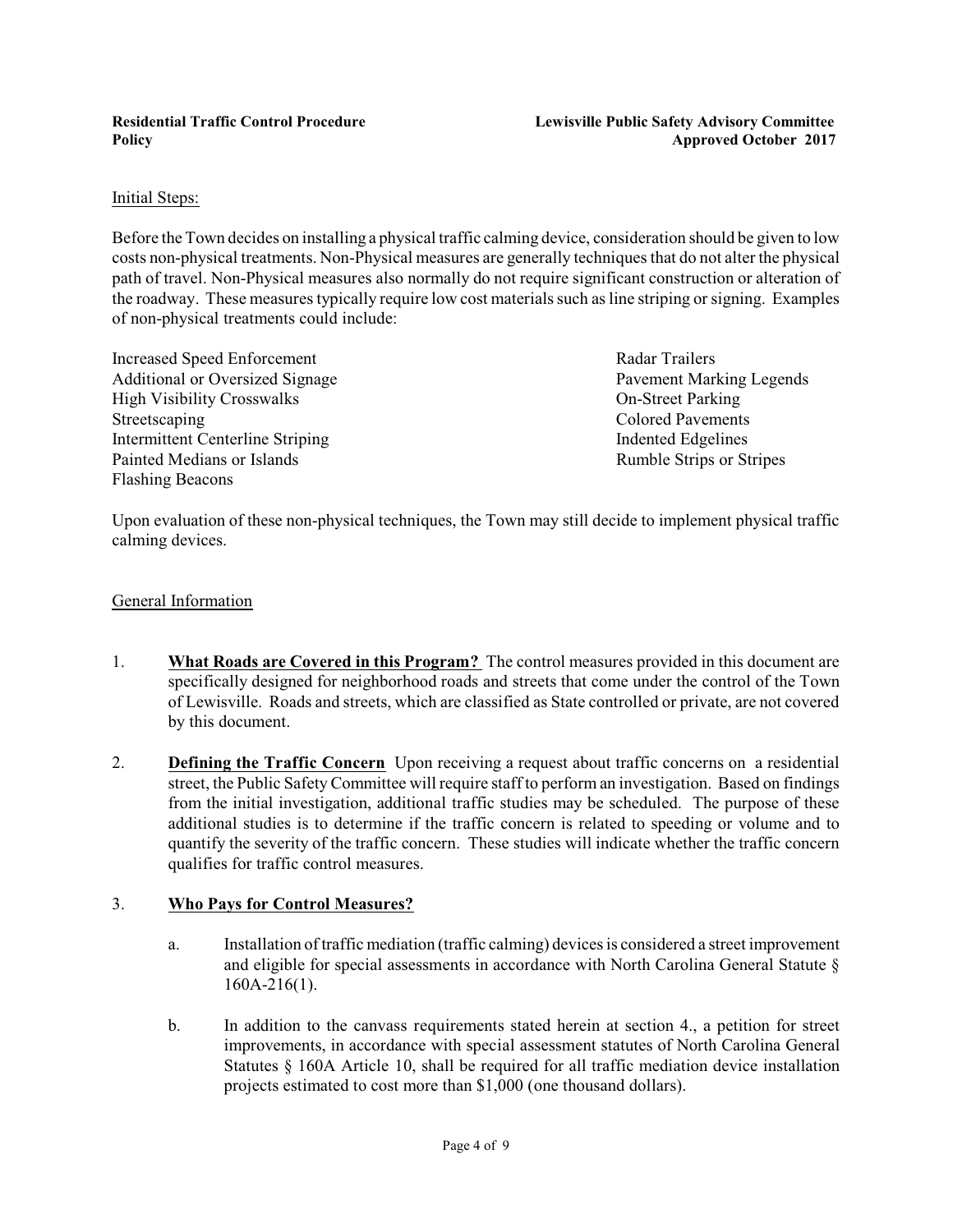- c. Itshall be the policy of the town to require property owners of the affected area to bear 50% of all actual costs over \$1,000 of the described and approved traffic mediation device(s) installation project and that such costs may be assessed in accordance with North Carolina General Statutes.
- d. The property owners (versus household representatives) of the affected area as described herein at section 4. shall sign the assessment petition in addition to the canvass form(s).
- e. Sufficiency of the assessment petition shall be in accordance with requirements of North Carolina General Statute  $\S$  160A Article 10. Note that the determination of majority is different for assessment purposes compared to the canvass 65 percent or 70 percent requirement stated herein at section 4.

### 4. **Standard Procedures for Implementation of Traffic Control Measures**

- a. STEP I: Initiation: Traffic Control Measures can be requested by any of the following methods:
	- i. A written request from the Board of the Neighborhood Homeowners Association acting for the neighborhood or a minimum of five signatures from the owners of five separate properties in the neighborhood will be required before studies will be initiated.
	- ii. Staff Field Reviews.
	- iii. Request by the Public Safety Committee.
- b. STEP II: Committee Review/Town Staff Review/Traffic Engineering Analysis Classification:
	- i. The Public Safety Committee or a Subcommittee of the Public Safety Committee will review the concern(s) with the neighborhood group, homeowner association, or individuals initiating the request to assure that the scope and details of the concern are clearly identified. A traffic study may include any or all of the following, depending on the scope of the concern:
		- (1) Traffic conditions at the location
		- (2) Existing traffic signs and pavement markings
		- (3) Motorist travel patterns
		- (4) Effect of the roadway system in the vicinity
		- (5) Traffic or roadway plans for the vicinity and contributing roadway system
		- (6) Time of day, day of week relationship
		- (7) Apparent causes of the concern
		- (8) History of the location
		- (9) Determination of roadway classification (local, collector, or arterial)
		- (10) Emergency access concerns
		- (11) Other considerations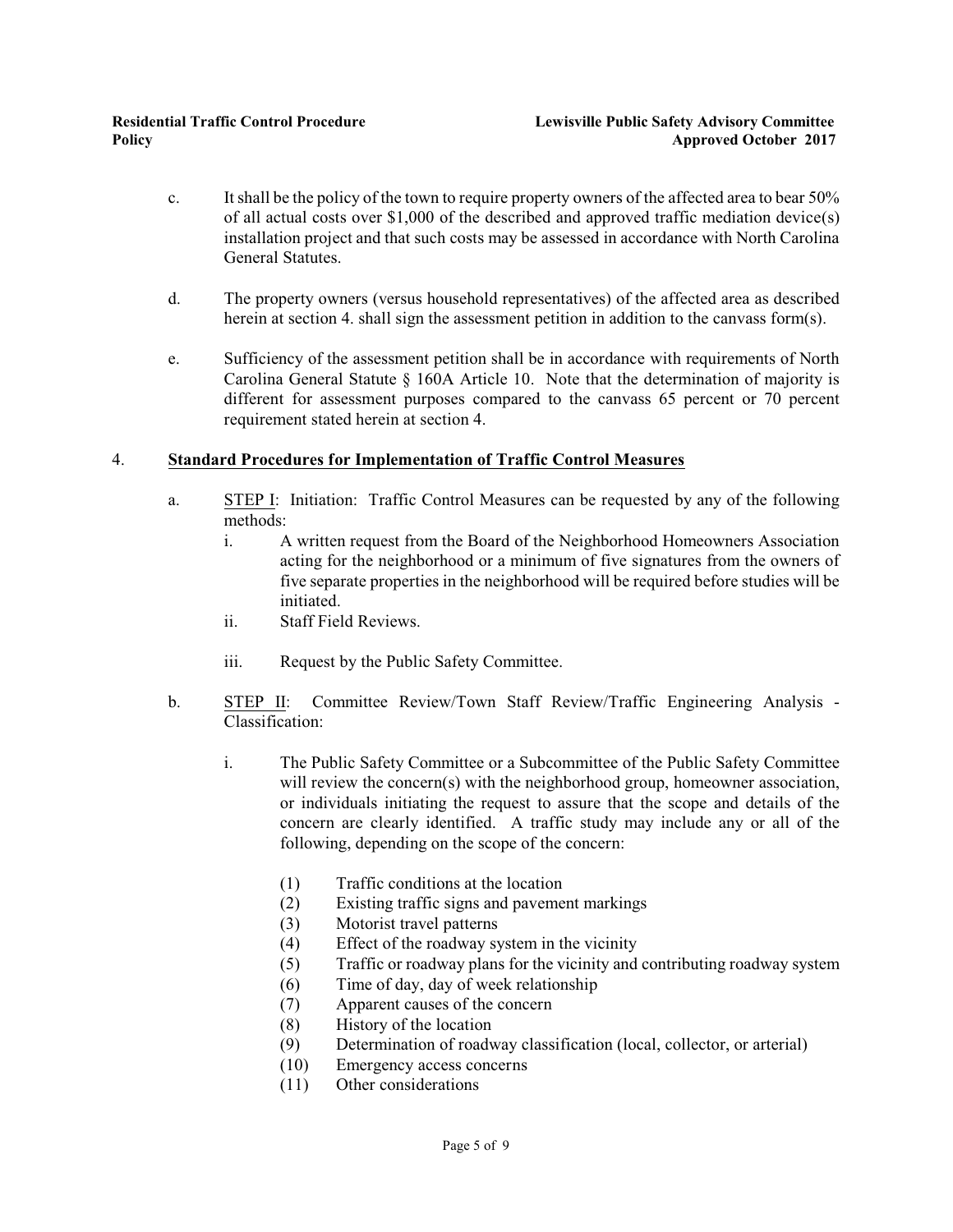- ii. Traffic Studies may be necessary to obtain the following information:
	- (1) Average Annual Daily Traffic (AADT)
	- (2) Average speed of the top 15% of traffic
	- (3) Vehicle speed check
	- (4) Vehicle turning movement counts
	- (5) Origination/Destination study
	- (6) Pedestrian counts
	- (7) Accident report summary
	- (8) Collision diagram studies

### c. STEP III: Public Safety Committee Recommendation:

The Town Staff analyzes traffic data, field information and other available information pertaining to the particular area of concern in determining appropriate traffic control measures for recommendation to the Public Safety Committee. Should the staff determine that there are other potentially impacted local roads or streets in the area, additional traffic studies on those roads or streets may be conducted. As a result of the traffic studies, road or street classifications (and applicable measures) are determined as follows provided that a "no further action" decision is not made by the appropriate authority (staff, committee, Town Council):

- i. Class A
	- (1) Speed Minor excessive speed, or
	- (2) The Town may request the Sheriff's Dept to increase enforcement on a random basis during the hours when the majority of the speeding violations seem to occur.
- ii. Class B
	- (1) Speed Excessive speed, or
	- (2) Volume Excessive traffic volume, or
	- (3) Residents may petition for control measures if recommended by the Public Safety Committee.
- d. STEP IV: Notice of Public Information Meeting
	- i. Residents within the community of a proposed traffic control measure will be given notice of a Public Information Meeting so that their views and opinions may be expressed regarding the traffic control measures proposed. Notification may include:
		- (1) Newspaper Advertisements
		- (2) Legal Notice
		- (3) Letters sent to residents/property owners
		- (4) Posted on Public Bulletin Boards and at the Public Library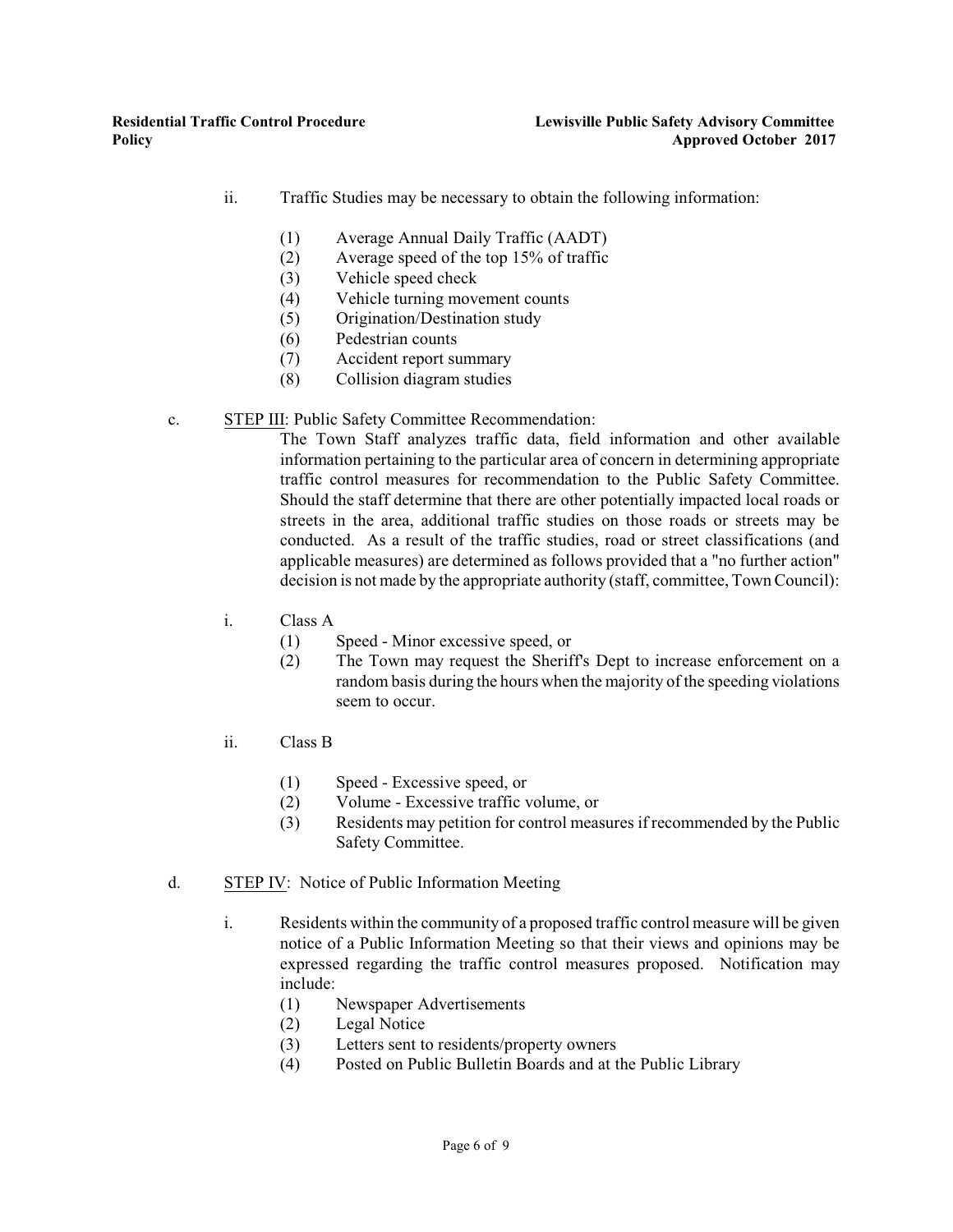- ii. Purpose of Public Information
	- (1) A public information meeting is conducted by the Public SafetyCommittee or subcommittee of the Public Safety Committee to advise residents which traffic control measures are being considered on the road or streets in the area. Residents of those additionally impacted roads or streets are also given the opportunity to request traffic control measures.
	- (2) The Public Safety Committee or subcommittee of the Public Safety Committee will conduct a public information meeting after notification. Some of the Committees' duties will include:
		- (a) Review of data
		- (b) Receive comments from concerned residents and obtain pertinent information on the proposed traffic control measure and its effect on residents and motorists
		- (c) Determine boundaries of the affected area for the purpose of the petition process
		- (d) Act or modify staff recommendation and present to the Town Council
- e. STEP V: Public Safety Recommendation and Canvass
	- i. When traffic control measures are proposed, the Committee's recommendation will be stated on the canvass form. The canvass form will then be distributed by the contact entity for signatures of property owners in the affected areas.
	- ii. Temporary traffic control measures may be recommended at the discretion of the Public Safety Committee. The objective of such an installation in a residential community would be to test the effectiveness and demonstrate the benefit of the traffic control measure. The use of temporary devices also may be advantageous when budget constraints delay the installation of the permanent device.
	- iii. A canvass form to obtain neighborhood consensus for the recommended control measure will be issued by the Public Safety Committee to the persons or homeowners association initiating the request. The contact person will receive a map highlighting the area to be canvassed. The area map will depict the residential property that is adjacent to or directly affected by any changes to the road in question. The Town Staff will determine the area of affected residents to be canvassed. Any expansion of the area to be petitioned other than the subject travel route will be determined by the Public Safety Committee and the Town Staff.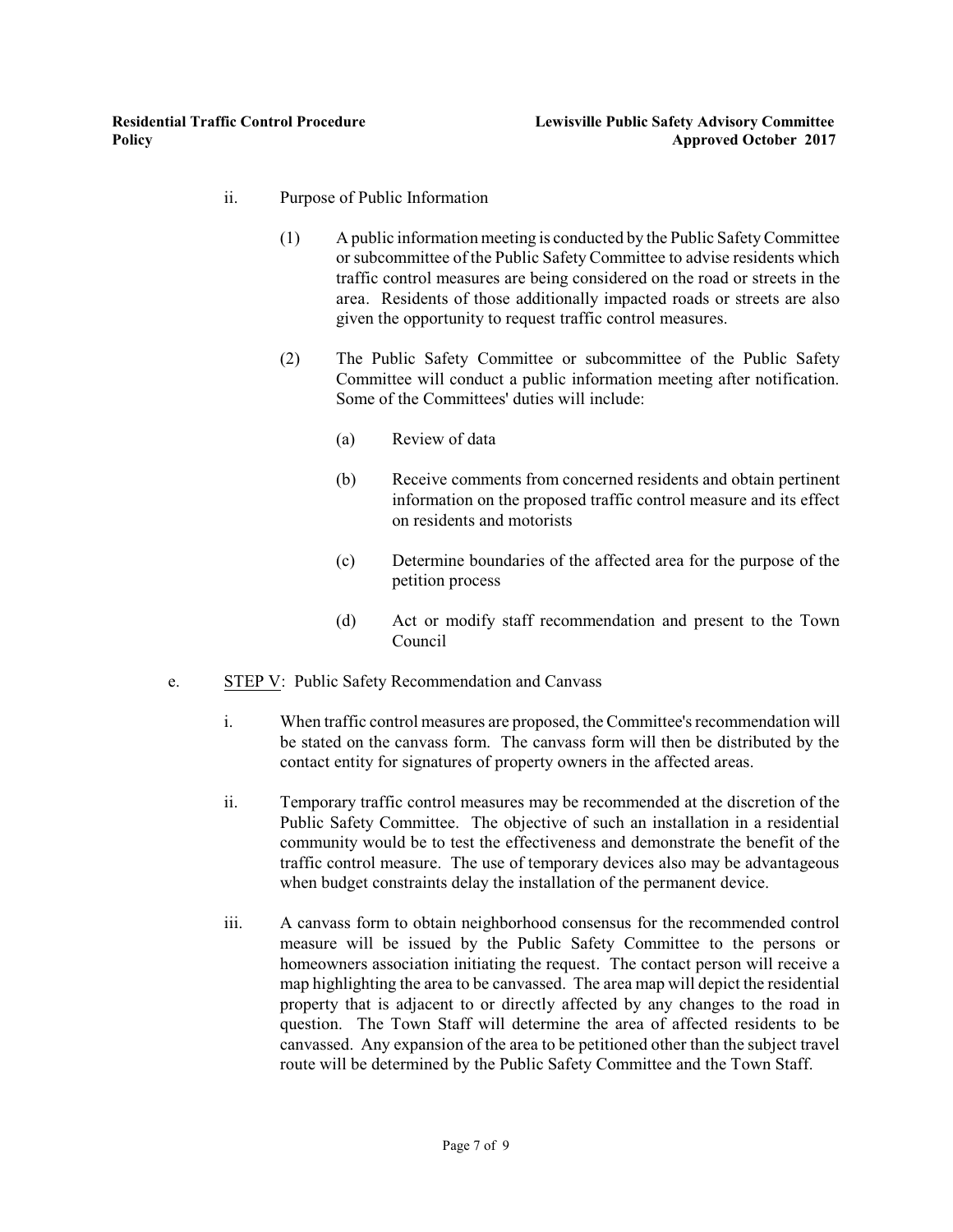iv. The contact person is required to obtain signatures of 70 percent of all households in the affected area for or against consideration of traffic control measures. Each affected household shall be counted as one vote, regardless of the number of separate properties owned. In case of multiple owners, only one vote shall be counted for that property. A minimum of 65 percent of the households within the affected area must be in favor of the proposed traffic control measures before the Public Safety Committee will forward a request with a recommendation for approval. A simple majority of the Town Council is required for implementation of residential traffic control measures. All vacant property within the affected area should be listed on the canvass form as vacant by the contact person. A sufficient number of non-resident owners must be contacted ifthe minimumpetition threshold cannot be met because of an excessive amount of vacant properties.

| Example: | Affected Area                       |     | 26 lots |
|----------|-------------------------------------|-----|---------|
|          | Less: Vacant Lots                   |     | 2 lots  |
|          | Less: Half of double lot owners $=$ |     | 4 lots  |
|          | Number of households                |     | 20      |
|          | 70 percent canvas required          | $=$ | 14      |
|          | 65 percent favorable required       | $=$ | 13      |

- v. The contact person or homeowners association has 90 days to return completed canvass forms. Canvass forms not received within the 90-day period will be deemed null and no further action will be taken. Prior to the expiration of the initial 90-day period, a one-time extension of the 90 days will be granted by the Public Safety Committee. However, in no case will canvass forms be accepted later than 180 days from the beginning of the initial signature period. Positive identification may be required at the time of signature of the canvass forms. Signatures are final and may not be added or removed from a canvass forms once the canvass forms have been received by Town Staff.
- vi. If a location fails to achieve the necessary majority within the signature period, the location shall not be considered for a period of three years from the date the signature period expires unless conditions change significantly.
- f. STEP VI: TOWN COUNCIL MEETING: Upon receipt of a canvass form with the required minimum percentage of affirmative signatures, the Public Safety Committee's recommendation will be scheduled for Town Council action at a regularly scheduled Town Council Meeting.

# 5. **Emergency Procedures**

a. The Town of Lewisville may, at it's option, install traffic control measures in emergency situations as recommended by the Public Safety Committee, the Sheriffs Department, the Department of Transportation or other agency or as supported by traffic studies.